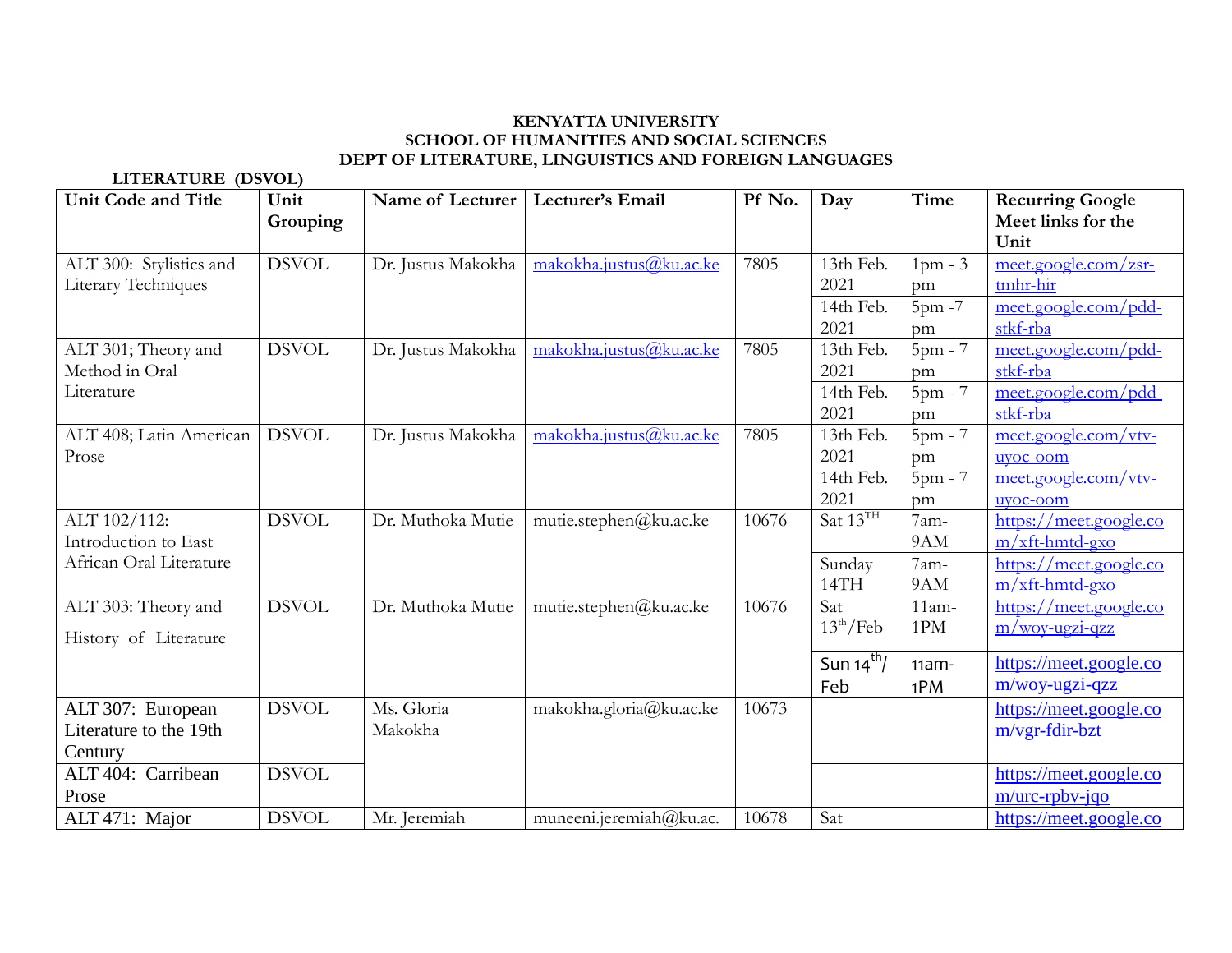| Literary movements |              | Muneeni | кe | $13^{\text{th}}$ /Feb | m/hme-vnho-                   |
|--------------------|--------------|---------|----|-----------------------|-------------------------------|
|                    |              |         |    |                       | $ktr?hs=122&\text{authuser}=$ |
|                    |              |         |    |                       |                               |
|                    | <b>DSVOL</b> |         |    | Sun $14^{\text{th}}/$ |                               |
|                    |              |         |    | Feb                   |                               |

**ENGLISH (DSVOL)**

| <b>Unit Code and Title</b> | Unit         | Name of Lecturer | Lecturer's Email      | Pf No. | Day                  | Time     | <b>Recurring Google</b> |
|----------------------------|--------------|------------------|-----------------------|--------|----------------------|----------|-------------------------|
|                            | Grouping     |                  |                       |        |                      |          | Meet links for the      |
|                            |              |                  |                       |        |                      |          | Unit                    |
| AEN 202: Phonology of      | <b>DSVOL</b> | Dr. Joshua Itumo | itumo.joshua@ku.ac.ke | 9704   | Sat $13^{\text{TH}}$ | $1-3PM$  | https://meet.google.co  |
| English                    |              |                  |                       |        | Feb 2021             |          | $m/$ yie-ghgv-          |
|                            |              |                  |                       |        |                      |          | $nis? authorser=1$      |
|                            |              |                  |                       |        | Sat $14^{TH}$        | $1-3PM$  | https://meet.google.co  |
|                            |              |                  |                       |        | Feb 2021             |          | m/mdg-aebe-             |
|                            |              |                  |                       |        |                      |          | zti?authuser=1          |
| AEN 302 English            | <b>DSVOL</b> | Dr. Joshua Itumo | itumo.joshua@ku.ac.ke | 9704   | SAT 20 <sup>th</sup> | 7-9 am   | https://meet.google.co  |
| grammar and usage          |              |                  |                       |        | Feb 2021             |          | $m/mcm$ -wmih-          |
|                            |              |                  |                       |        |                      |          | $ojw$ ? authuser = 1    |
|                            |              |                  |                       |        | <b>SUN</b>           | $7-9$ am | https://meet.google.co  |
|                            |              |                  |                       |        | $21^{ST}$ Feb        |          | $m$ /yud-upqp-          |
|                            |              |                  |                       |        | 2021                 |          | $ahg$ ? authuser=1      |